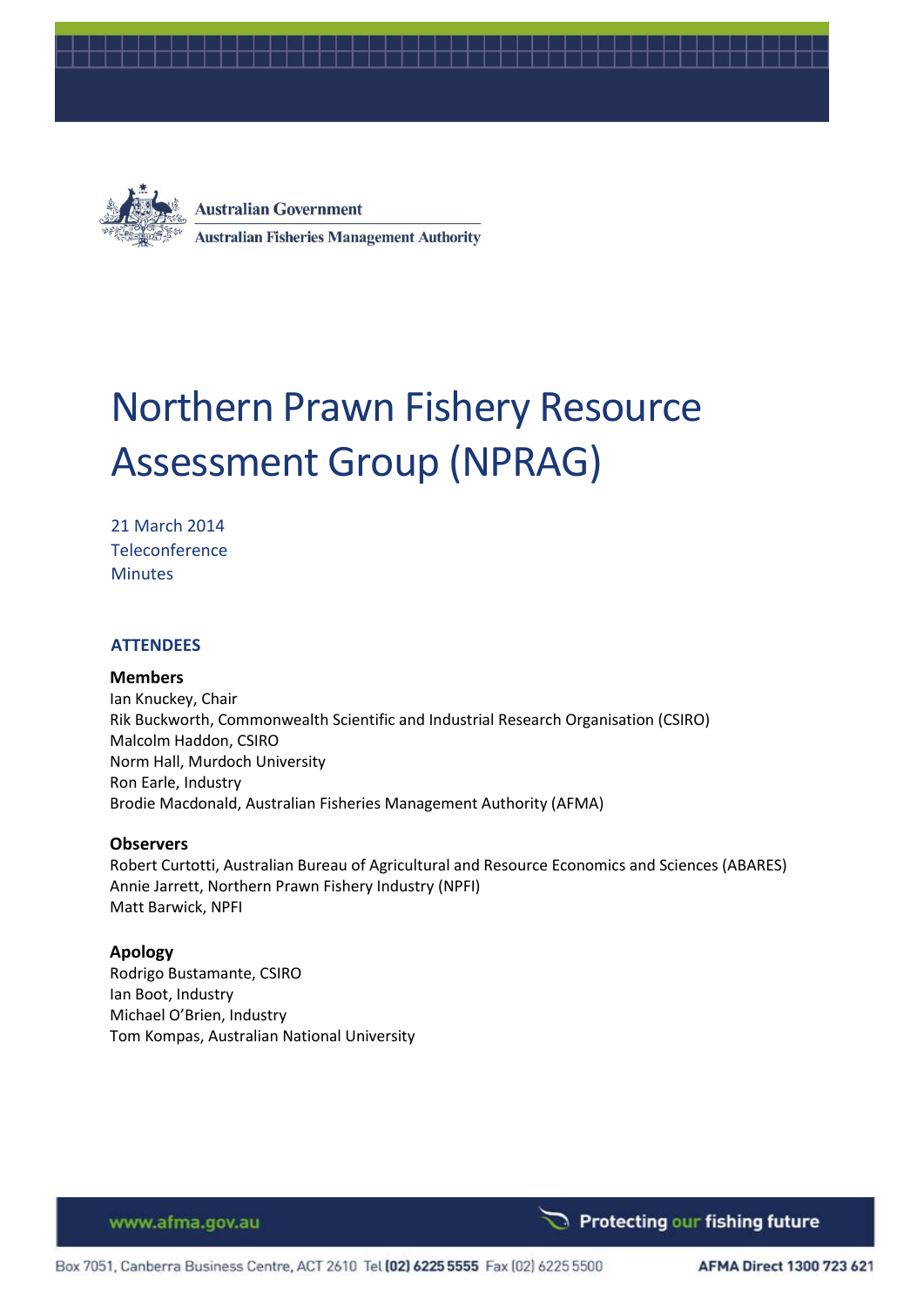# **Agenda Item 1 - Preliminaries**

#### **1.1 Welcome and apologies**

The Northern Prawn Fishery Resource Assessment Group (NPRAG) Chair, Ian Knuckey, opened the meeting noting that the only item for discussion was the preliminary results of the red-leg banana prawn assessment and its implication for the harvest strategy.

An apology was received from Rodrigo Bustamante, Ian Boot, Mike O'Brien, Fiona Hill and Tom Kompas. It was noted that Brodie Macdonald was acting in the role of the AFMA member for the teleconference.

#### **1.2 Declarations of interest**

The Chair asked members to announce any declarations of interests in regards to the agenda items. Members declared their interests and these are outlined in [Table 1.](#page-1-0)

<span id="page-1-0"></span>

| <b>Member</b>           | <b>Declared Interest</b>                                                         |
|-------------------------|----------------------------------------------------------------------------------|
| lan Knuckey             | Independent Chair of the NPRAG and scientific member on the NPF                  |
|                         | management advisory committee (NORMAC). No pecuniary interest.                   |
| Rik Buckworth           | CSIRO employee. Participates in projects related to the NPF that currently       |
|                         | receive funding and will seek to receive funding in the future. Rik Buckworth    |
|                         | excused himself while the remaining RAG members discussed his participation      |
|                         | in the meeting and it was agreed that CSIRO staff involvement in the discussion  |
|                         | was necessary but there was a need to consider the conflict when discussing      |
|                         | research items.                                                                  |
| Malcolm Haddon          | CSIRO employee. Not involved in any NPF research projects. .                     |
| Ron Earle               | Owner of 3 NPF vessels. The RAG agreed that all industry have lots to contribute |
|                         | to discussions and there was no need to exclude him from discussion of this      |
|                         | item.                                                                            |
| Norm Hall               | Murdoch University and Western Australia Department of Fisheries employee.       |
|                         | No pecuniary interest.                                                           |
| <b>Brodie Macdonald</b> | AFMA employee and NPRAG EO. No pecuniary interest.                               |
| <b>Observers</b>        |                                                                                  |
| Robert Curtotti         | ABARES employee who undertakes government funded research on the NPF.            |
|                         | The RAG agreed that ABARES undertake valuable work on the NPF and that           |
|                         | there are no specific conflicts in terms of the agenda items.                    |
| Annie Jarrett           | EO of NORMAC and CEO for NPF Industry Pty Ltd (NPFI). No pecuniary interest in   |
|                         | relation to holding NPF SFRs. It was agreed that NPFI makes an important         |
|                         | contribution to meetings and an important role in research.                      |
|                         |                                                                                  |

#### **Table 1. NPRAG declarations of interest**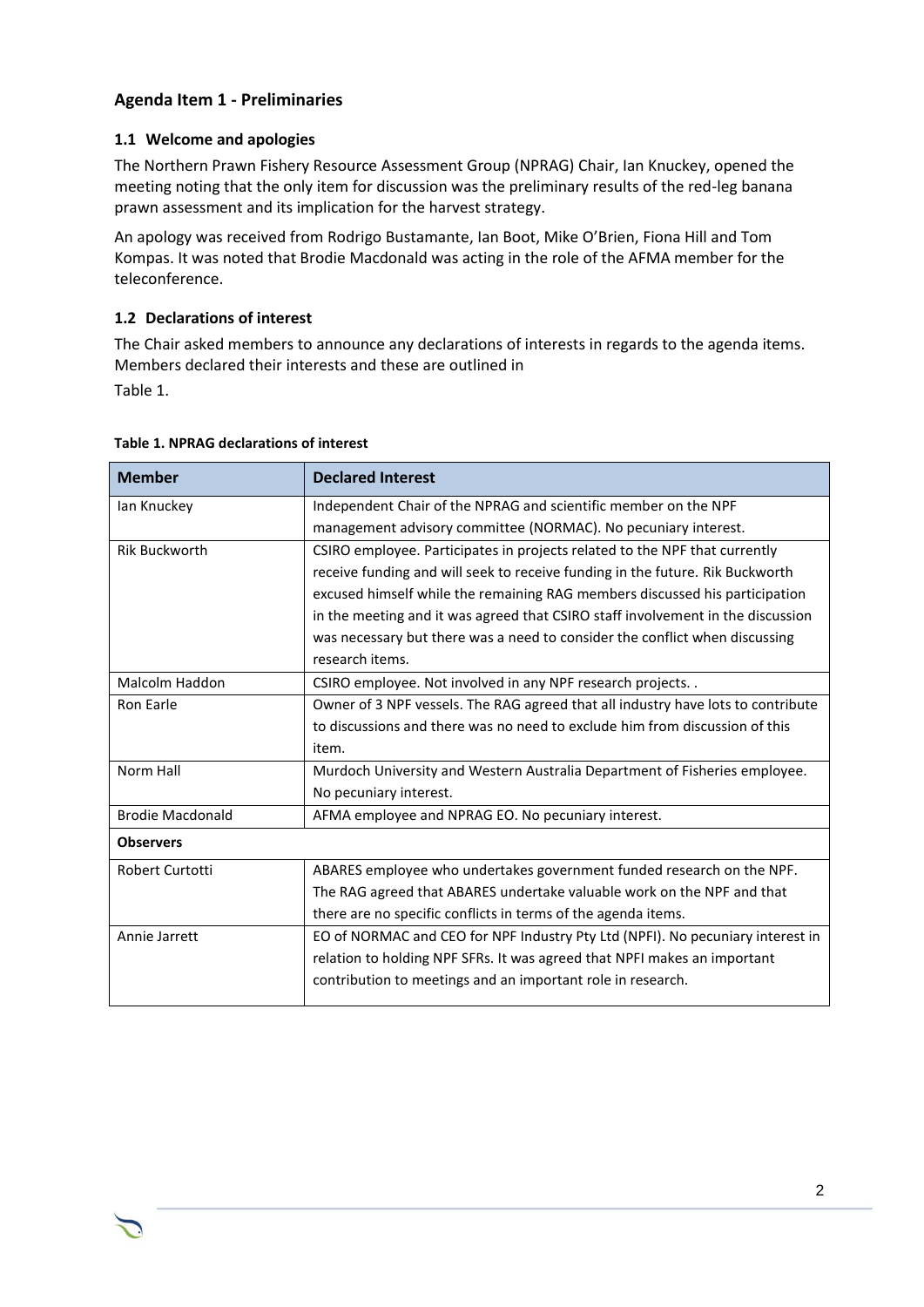# **Agenda Item 2 – Application of the Harvest Strategy for the 2014 Joseph Bonaparte Gulf (JBG) Banana Prawn Fishery**

The Chair noted that the Harvest Strategy provides clear guidelines for the opening of the fishery for red-leg banana prawns and that this does not explicitly require a recommendation from the RAG. However as a matter of process the RAG noted that the results of the assessment indicated that all Harvest Strategy requirements for the fishery to open in the first season and fish during 2014 have been met:

- 1. *Catch and effort information for the last two years has been used in an assessment of the fishery*;
- 2. *The Limit Reference Point (LRP) was not triggered during 2013.* The stock size in the last two years of the assessment was estimated to be greater than the LRP, i.e. B2012, B2013 > 0.5 BMSY. The assessment indicates that stock size in 2012 and 2013 were each greater than at Maximum Sustainable Yield and very close to the biomass that would produce Maximum Economic Yield (noting that this is with wide confidence intervals);
- 3. *The number of fishing days in JBG was more than 100.* With 347 boat days of fishing in JBG in 2013;
- 4. *Mean catch rates in the period August to October were > 390 kg/ boat/ day.* Mean catch rates were 1083 kg/ boat/ day for red leg banana prawns.

The RAG noted that there were 226 boat days of effort in the period April to June, and just one boat day of effort in October, at the end of a trip conducted mostly in September. Dr Buckworth noted that there was a generally different pattern in JBG during 2013 to that seen in recent years, with a shift of effort to the first season. The RAG questioned if there may have been some data missing. Mr Barwick later confirmed with Dr Buckworth that the data was accurate and reflective of effort spent targeting tiger prawns in other areas of the fishery.

Dr Buckworth also noted that the NPF-wide fishing pattern in 2013 was different to that seen in recent years. As it was a relatively poor banana prawn year there was more fishing in the JBG in the first season. Dr Buckworth also said that this contributed to an estimated 10 percent increase in fishing power. The RAG discussed the possible causes for the estimated increase in fishing power:

- 1. Increasing number of vessels fishing in the JBG the data suggested that 26 boats fished the JBG in 2013; and
- 2. More vessels using quad gear.

Accordingly, Dr Buckworth asked if it would be possible to find out at the pre-season briefing if vessels used quad gear and fished in the JBG.

**Action item 1 –** Matt Barwick to do a quick survey at the pre-season briefings to identify how many boats are using quad gear and fished in the JBG in 2013.

Dr Buckworth also outlined that the model-estimated predicted level of effort and catches for 2014 at 624 boat days and 501 tonnes respectively. Dr Buckworth noted that a similar level of catch has been predicted for the last three years.